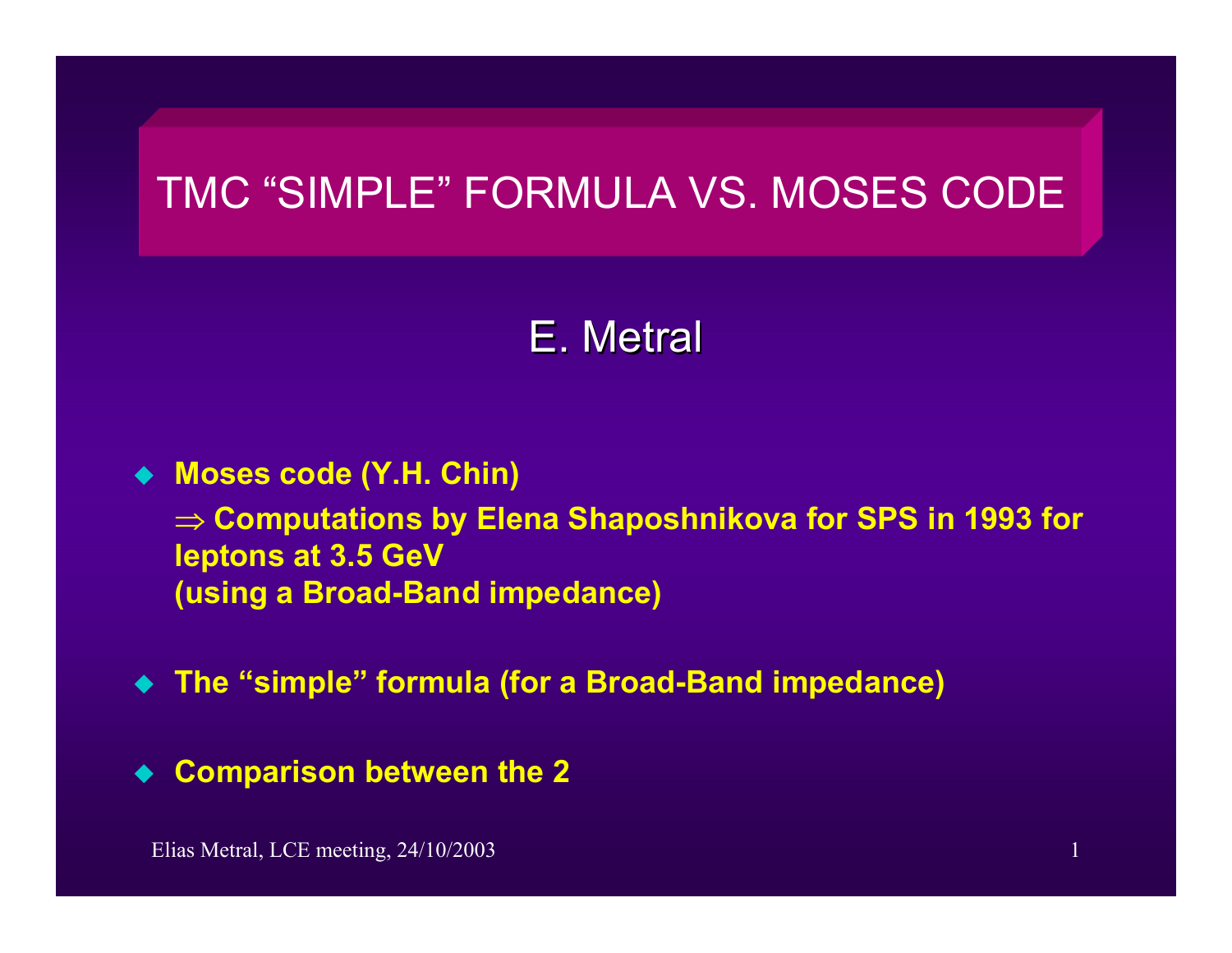### **Moses code (Y.H. Chin)**  ⇒ **Computations for SPS in 1993 for leptons at 3.5 GeV**

⇒ **cf paper "Analysis of the Transverse Mode Coupling Instability of the Leptons in the SPS", T. Linnecar, E.N. Shaposhnikova, CERN/SL/93-43 (RFS)**





Figure 3: Threshold calculated at injection in the SPS as a function of the bunch length.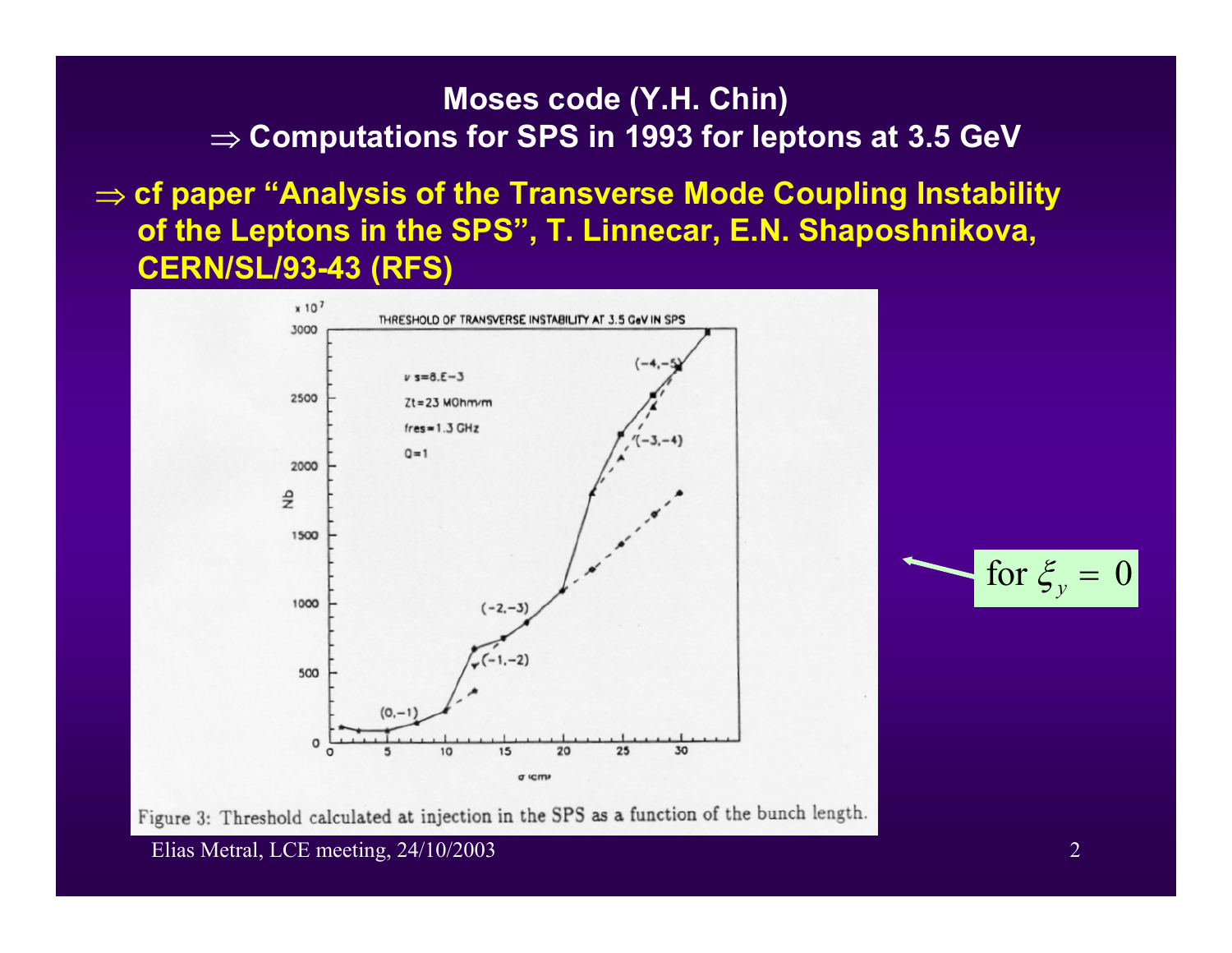## **The "simple" formula (for a Broad-Band impedance) (1/2)**

$$
N_{b,th} = \frac{4\pi^3 f_s Q_{y0} E(\tau_b^2)}{ec} \times \frac{f_r}{|Z_y|} \times \left(1 + \frac{f_{\xi_y}}{f_r}\right)
$$

⇒ **cf paper "Effect of bunch length, chromaticity, and linear coupling on the transverse mode-coupling instability due to the electron cloud", E. Metral, CERN/PS 2002-009 (AE), ECLOUD'02 Workshop, April 15-18 2002, CERN**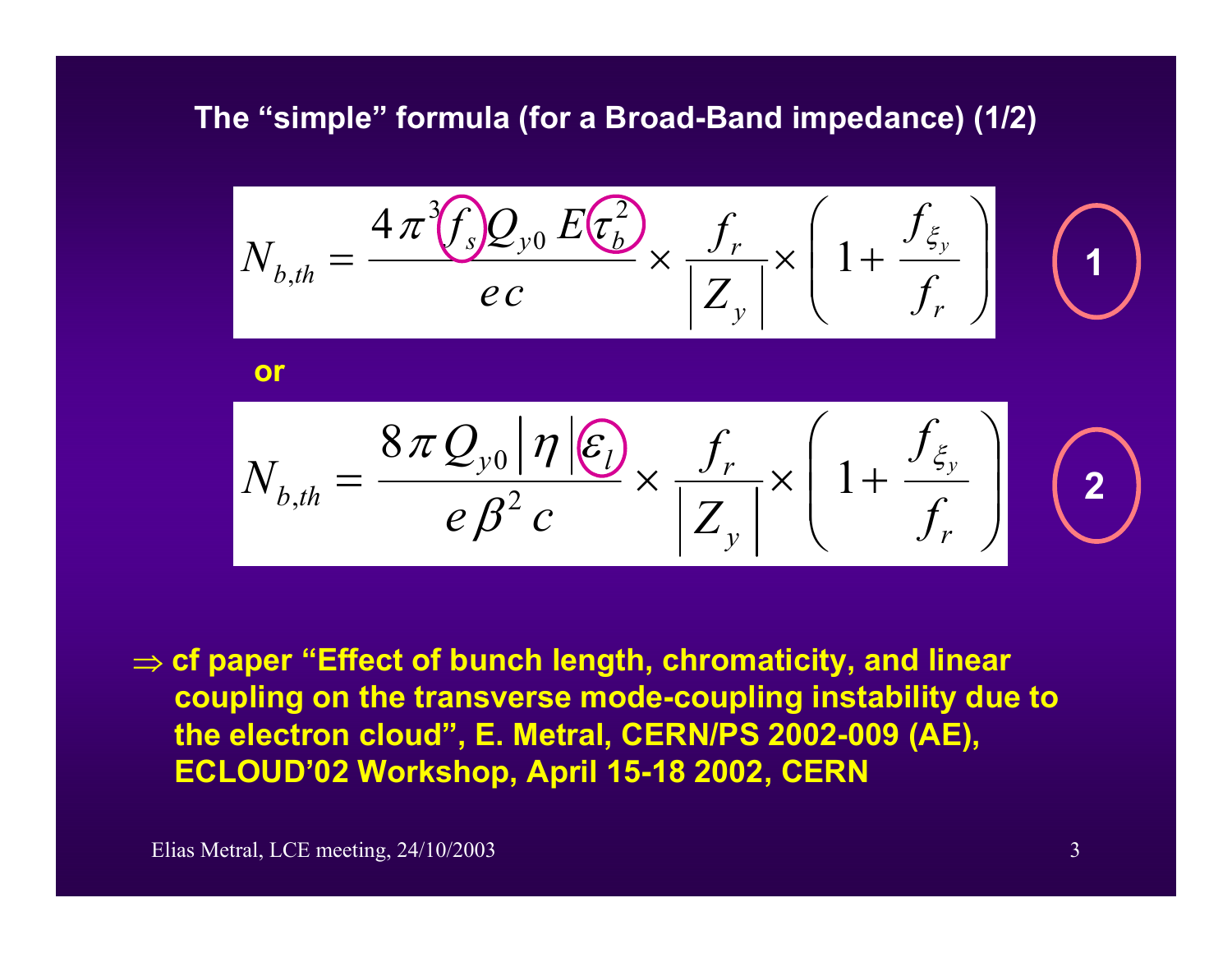## **The "simple" formula (for a Broad-Band impedance) (2/2)**



#### Elias Metral, LCE meeting, 24/10/2003 4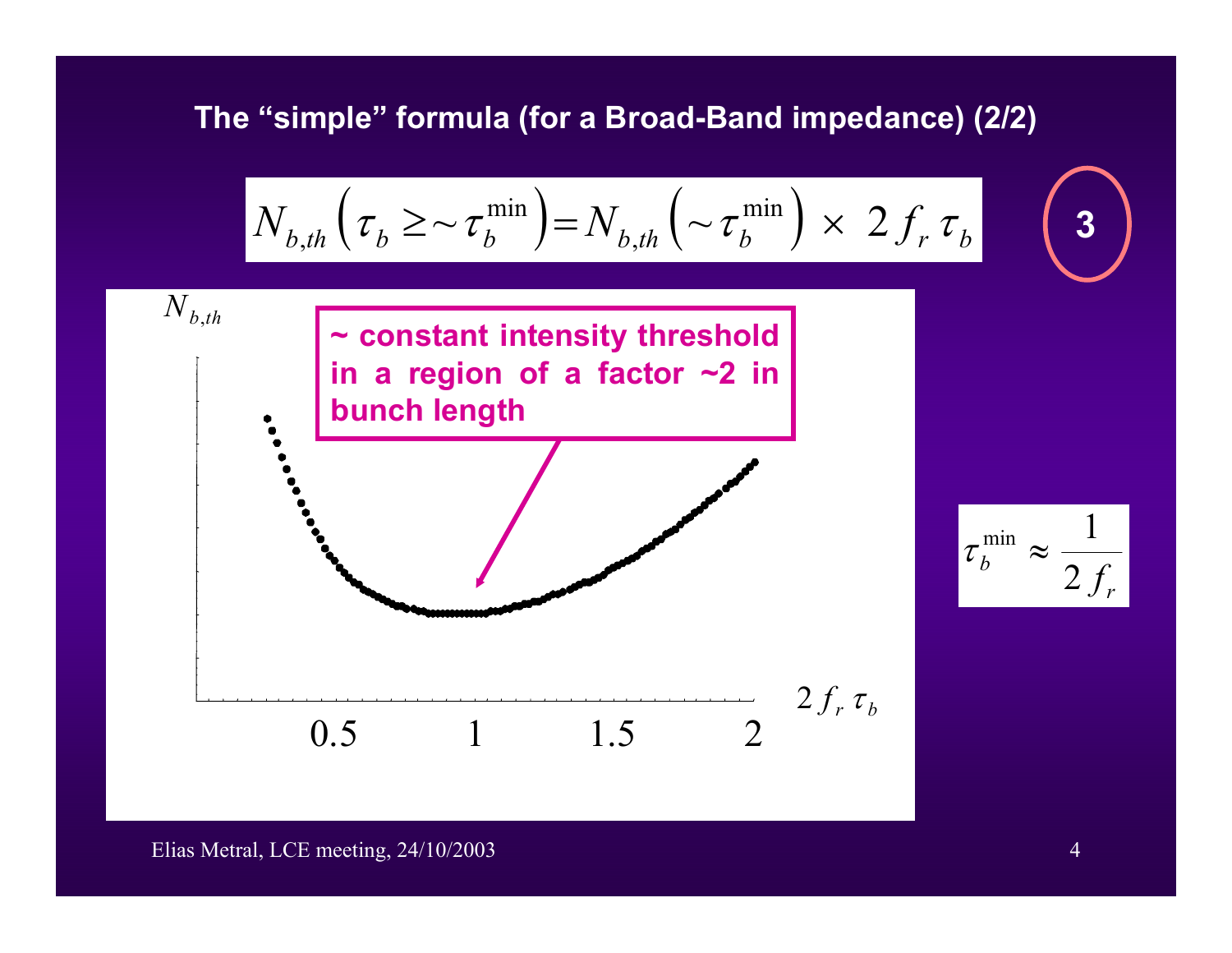

Elias Metral, LCE meeting, 24/10/2003 5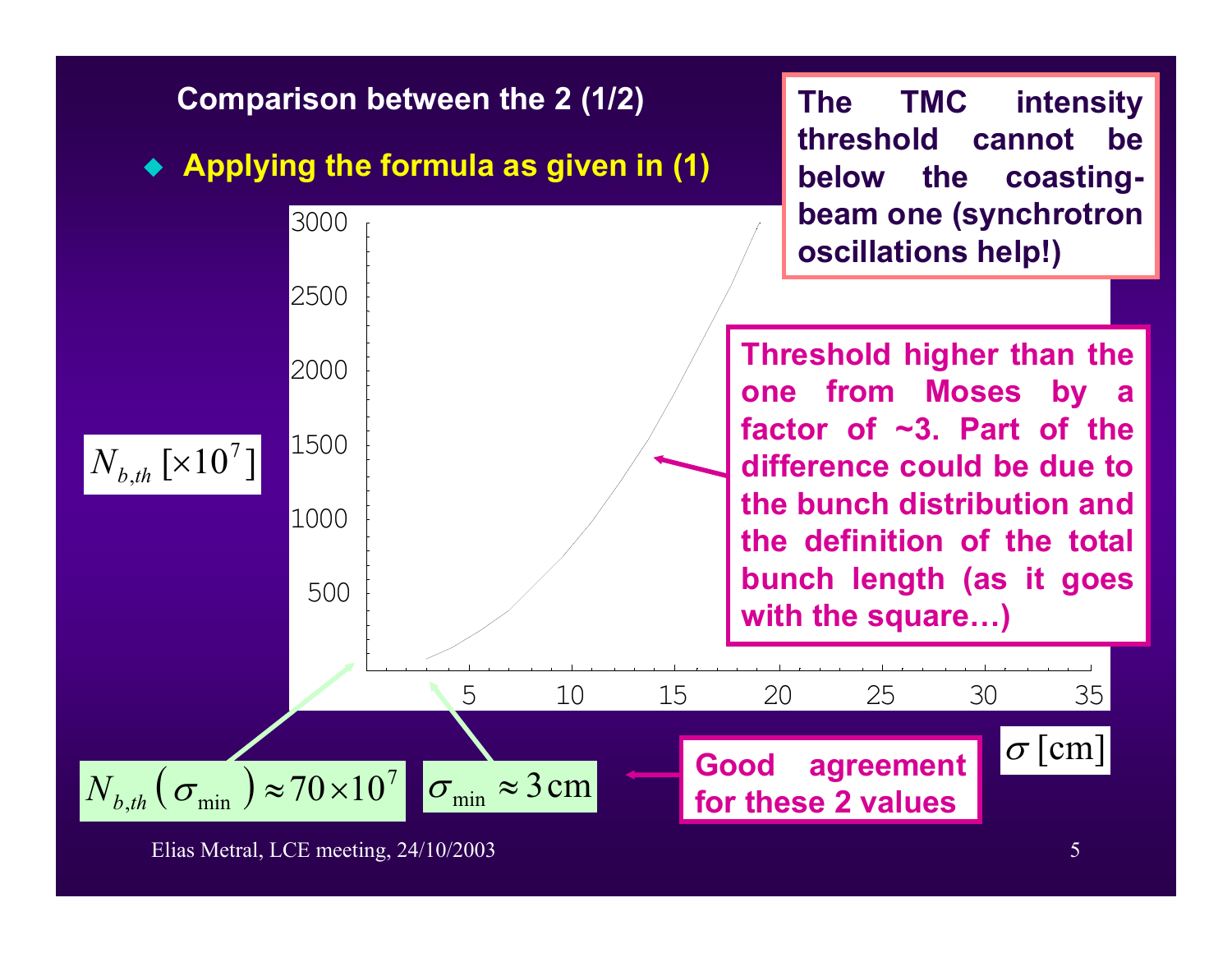

Elias Metral, LCE meeting, 24/10/2003 6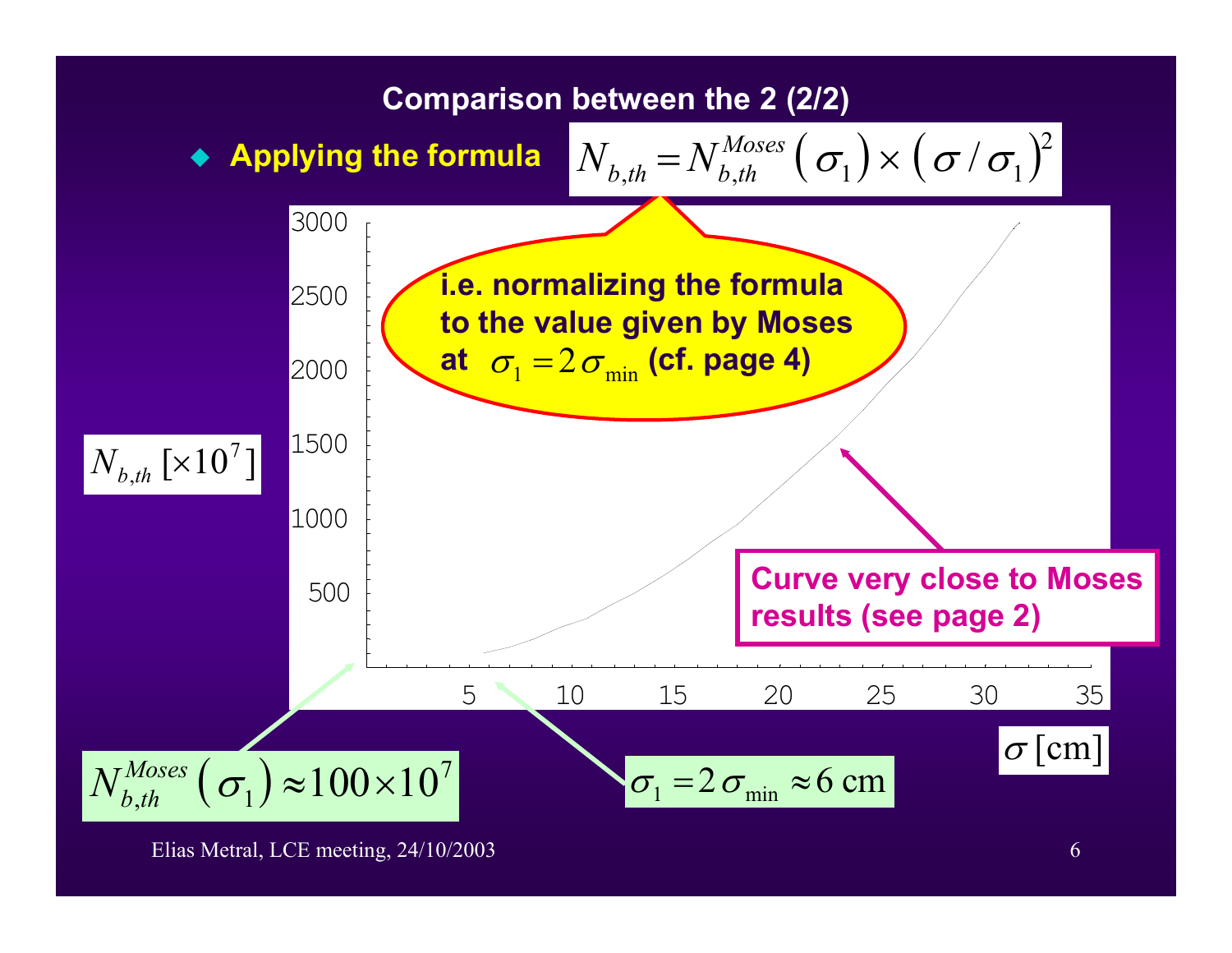# **Conclusion (1/5)**

- **The "simple" formula and the Moses code give (for the present example)**
	- **The same value for the minimum intensity threshold and the same value for the corresponding bunch length**

$$
N_{b,th}(\sigma_{\min}) \approx 100 \times 10^7 \quad \sigma_{\min} \approx 3 \text{ cm}
$$

 **The same variation with respect to the bunch length for constant synchrotron frequency**

$$
N_{b,th} \propto \tau_b^2
$$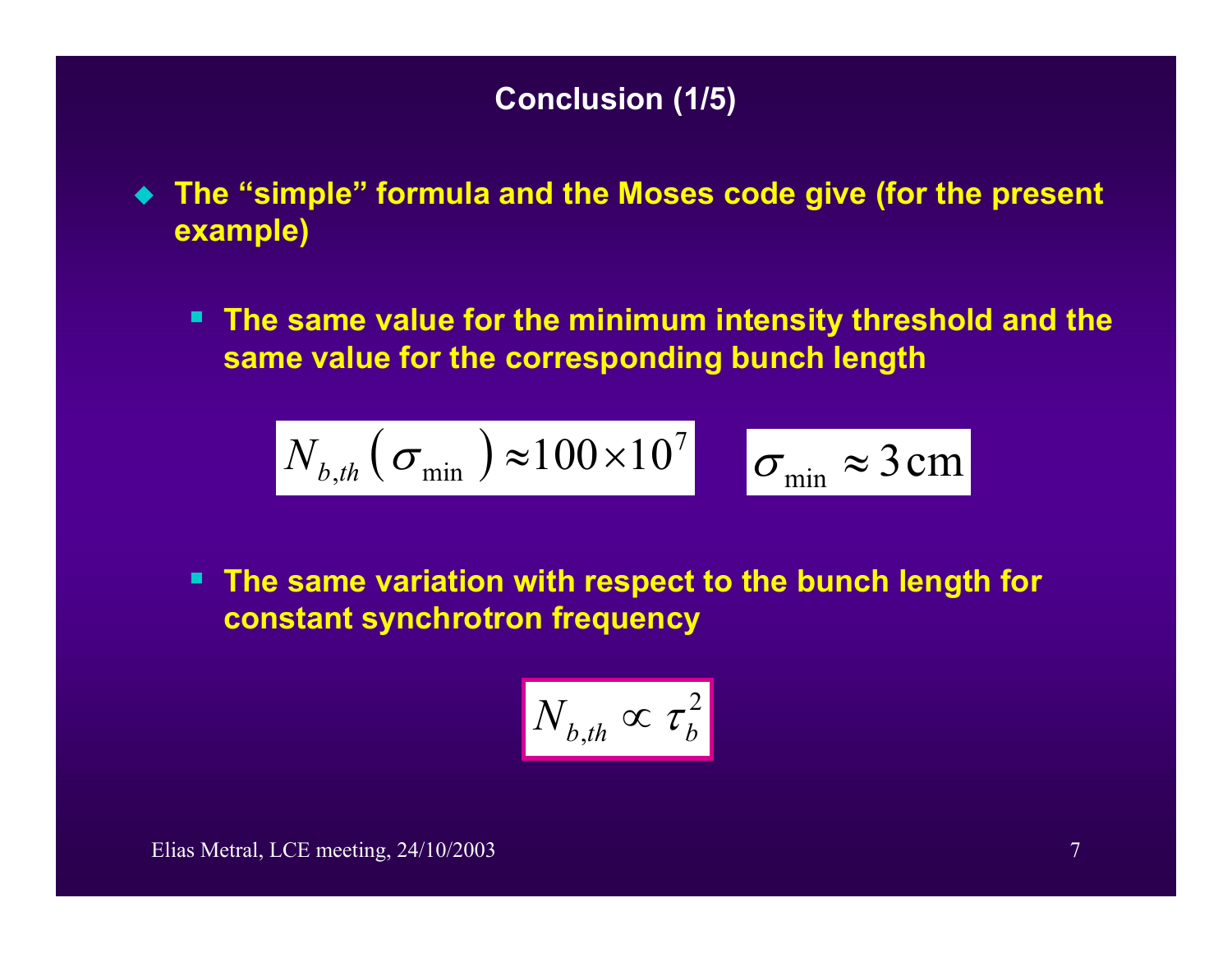### **Conclusion (2/5)**



**Further investigations in detail for the SPS by Elena … (Effect of chromaticity with Moses code ?…)**

Elias Metral, LCE meeting, 24/10/2003 8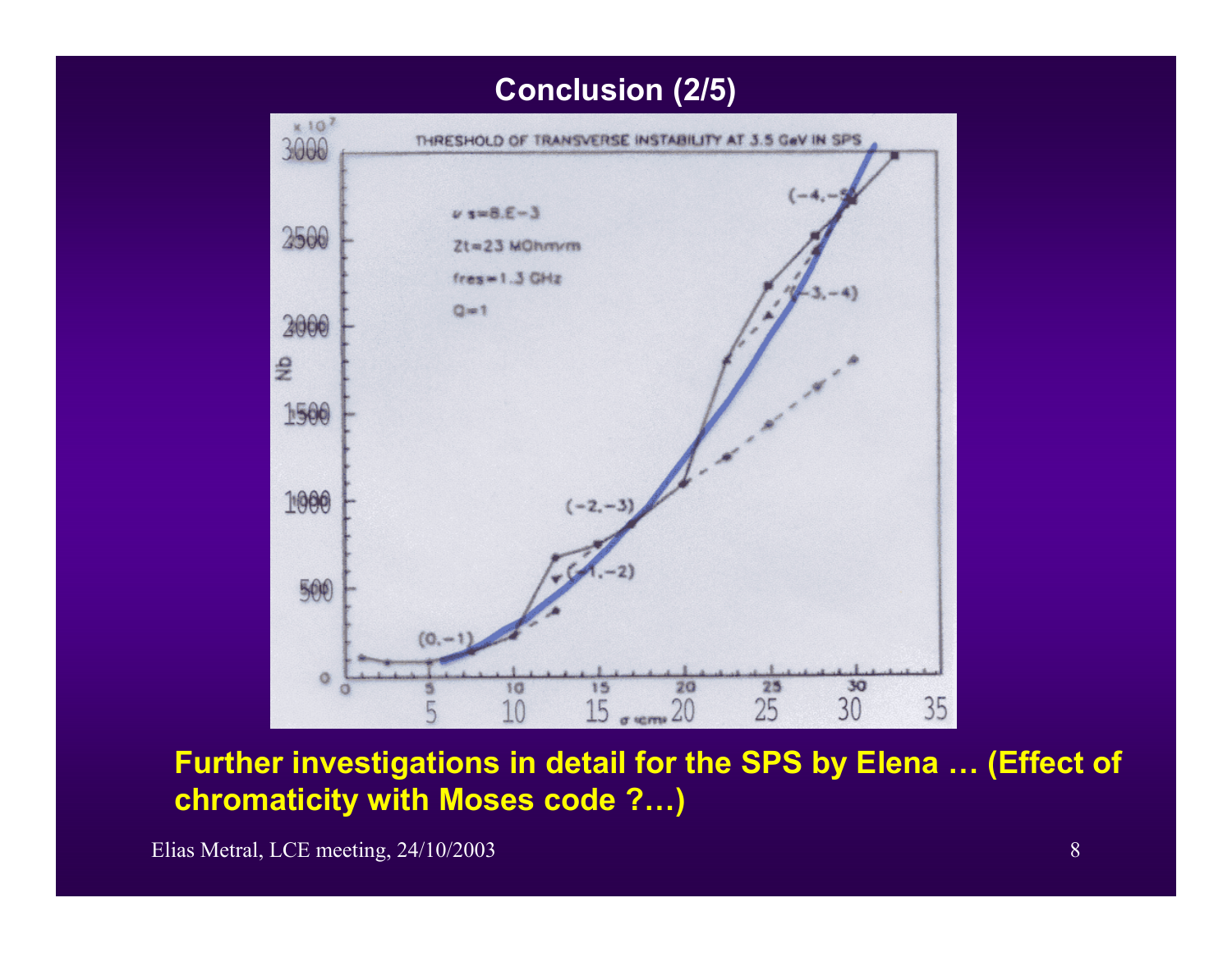### **Conclusion (3/5)**

 **The same formula can be applied (in a 1st approximation) for the vertical single-bunch ecloud instability in the SPS**

$$
Z_{y} = |Z_{y0}| \times \frac{\sigma_{z}}{\sigma_{z0}} \times \frac{\sigma_{y0}(\sigma_{x0} + \sigma_{y0})}{\sigma_{y}(\sigma_{x} + \sigma_{y})}
$$
\n
$$
f_{r} = f_{r0} \times \sqrt{\frac{\sigma_{z0}}{\sigma_{z}} \times \sqrt{\frac{N_{b}}{N_{b0}}} \times \sqrt{\frac{\sigma_{y0}(\sigma_{x0} + \sigma_{y0})}{\sigma_{y}(\sigma_{x} + \sigma_{y})}}}
$$
\n
$$
I_{\infty} = f_{r0} \times \sqrt{\frac{\sigma_{z0}}{\sigma_{z}} \times \sqrt{\frac{N_{b}}{N_{b0}}} \times \sqrt{\frac{\sigma_{y0}(\sigma_{x0} + \sigma_{y0})}{\sigma_{y}(\sigma_{x} + \sigma_{y})}}}
$$
\n
$$
I_{\infty} = f_{r0} \times \sqrt{\frac{\sigma_{z0}}{\sigma_{z}} \times \sqrt{\frac{N_{b}}{N_{b0}}} \times \sqrt{\frac{\sigma_{y0}(\sigma_{x0} + \sigma_{y0})}{\sigma_{y}(\sigma_{x} + \sigma_{y})}}}
$$
\n
$$
I_{\infty} = f_{r0} \times \sqrt{\frac{\sigma_{z0}}{\sigma_{z}} \times \sqrt{\frac{N_{b}}{N_{b0}}} \times \sqrt{\frac{\sigma_{y0}(\sigma_{x0} + \sigma_{y0})}{\sigma_{y}(\sigma_{x} + \sigma_{y})}}}
$$
\n
$$
I_{\infty} = f_{r0} \times \sqrt{\frac{\sigma_{z0}}{\sigma_{z}} \times \sqrt{\frac{N_{b}}{N_{b0}}} \times \sqrt{\frac{\sigma_{y0}(\sigma_{x0} + \sigma_{y0})}{\sigma_{y}(\sigma_{x} + \sigma_{y})}}}
$$
\n
$$
I_{\infty} = f_{r0} \times \sqrt{\frac{\sigma_{z0}}{\sigma_{z}} \times \sqrt{\frac{N_{b}}{N_{b0}}} \times \sqrt{\frac{\sigma_{y0}(\sigma_{x0} + \sigma_{y0})}{\sigma_{y}(\sigma_{x} + \sigma_{y})}}}
$$
\n
$$
I_{\infty} = f_{r0} \times \sqrt{\frac{\sigma_{z0}}{\sigma_{z}} \times \sqrt{\frac{N_{b}}{N_{b0}}} \times \sqrt{\frac{\sigma_{y0}(\sigma_{x0} + \sigma_{y0})}{\sigma_{y}(\sigma_{x} + \sigma_{y})}}}
$$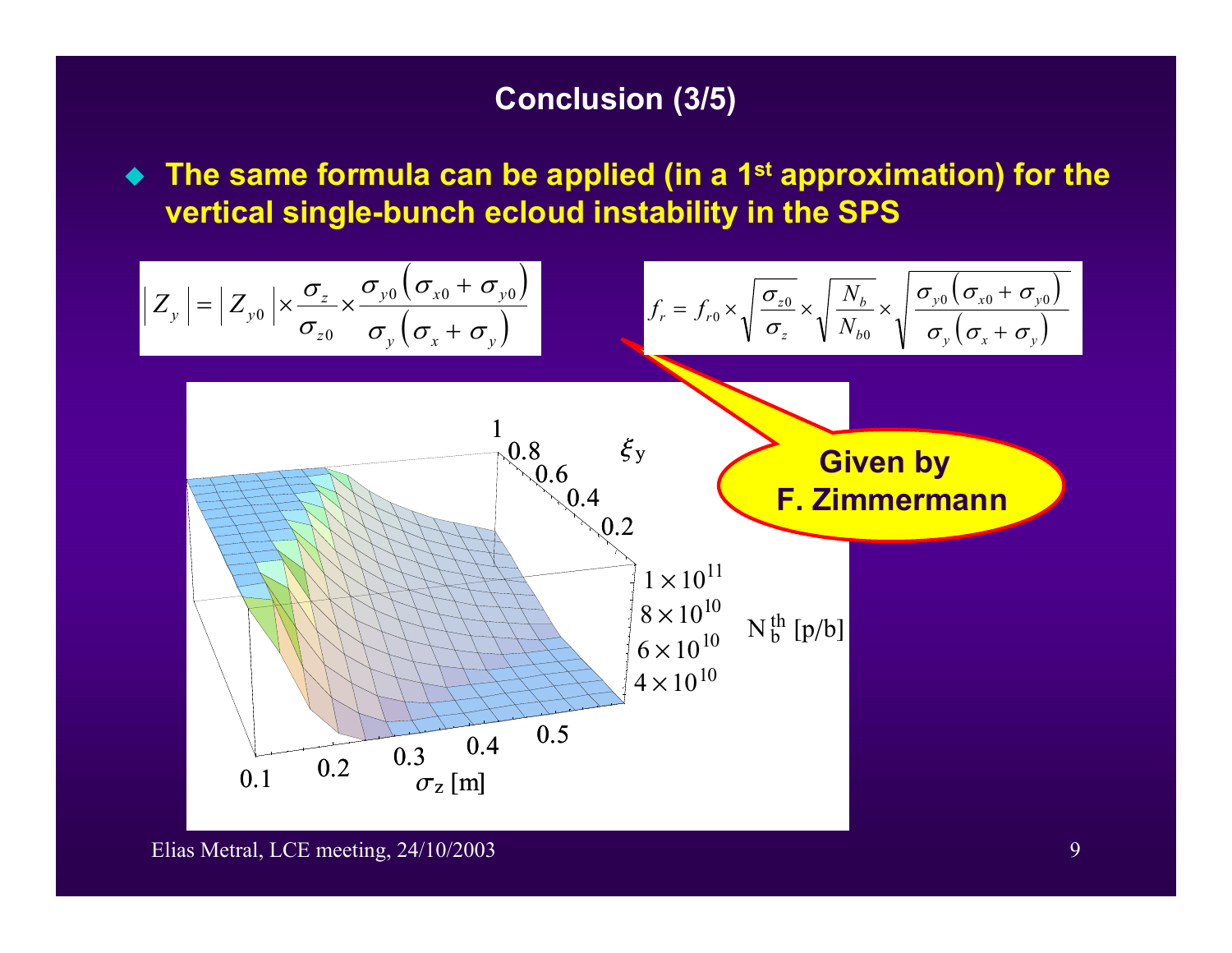### **Conclusion (4/5)**

- **The same formalism can be used to find the 2D instability threshold (i.e. with linear coupling between the transverse planes)** 
	- п **Beneficial effect as the horizontal impedance is usually smaller**
	- **It has been proposed to use this in the SPS for the ecloud instability**